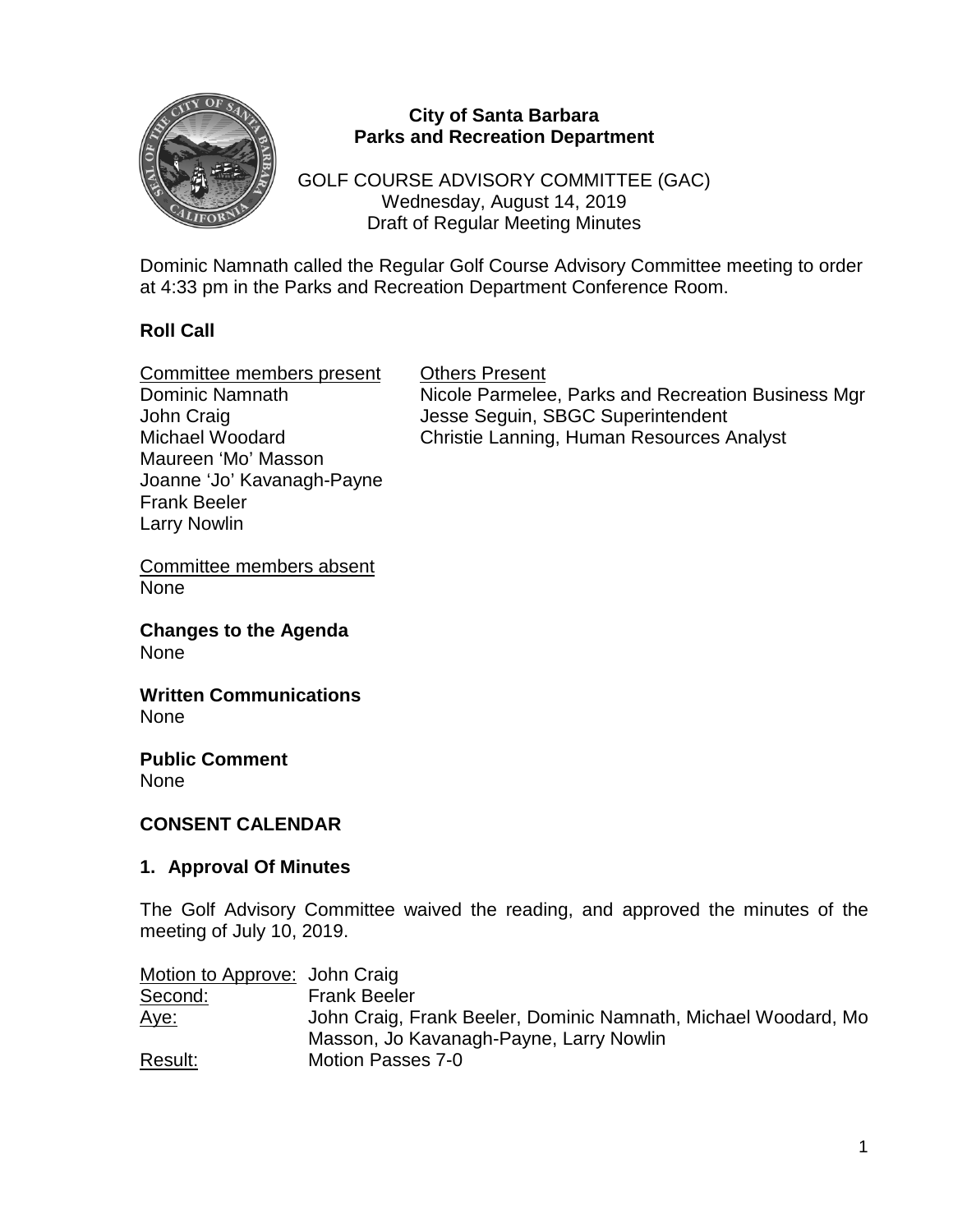# **ADMINISTRATIVE AND STAFF COMMUNICATIONS**

### **2. Non-Discrimination/Harassment Policy**

Christie Lanning, Human Resources Analyst, provided information to the Committee on following the City's Non-Discrimination/Harassment Policy.

## **3. Golf Course Performance**

On behalf of Randy Shannon, Jesse Seguin provided a verbal report to the Committee reviewing performance for July 2019. Revenue performance was 9% below budget but 3% ahead of last year. Rounds were 7% below budget but on par with last year.

July programming included Glowball on the 27th, featuring a new 7-hole layout that received positive feedback, Smardan Hatcher on the 20th, and McFadden on the 6th. Junior Golf Camp sold out again.

With 63 teams and 126 players, the SB Golf Classic held in early August received outstanding reviews and news coverage on course conditions in the Santa Barbara News Press.

#### **4. Golf Maintenance Report**

Jesse Seguin updated the Committee on maintenance work in July 2019. The summer season has been busy, and the maintenance team has focused heavily on irrigation. There have been some water pressure issues and leaks repaired in conjunction with the Water Distribution division of Public Works.

#### **5. Player Improvement Fund Sub-Committee (PIFSC) Report**

John Craig provided an update to the Committee on the discussion from the recent PIF meeting on July 30. The PIF Sub-Committee unanimously recommended the use of funds, up to the amount available in the Players' Improvement Fund through FY20, as necessary to enable completion of the #9 green renovation, which is partially funded in the FY20 capital plan. The amount of funding required will be determined once bids are received, after September 19.

#### **6. Concessionaire Report**

No report was provided.

## **7. Home Club Reports**

The Committee received reports from the home club representatives regarding membership levels and club activity.